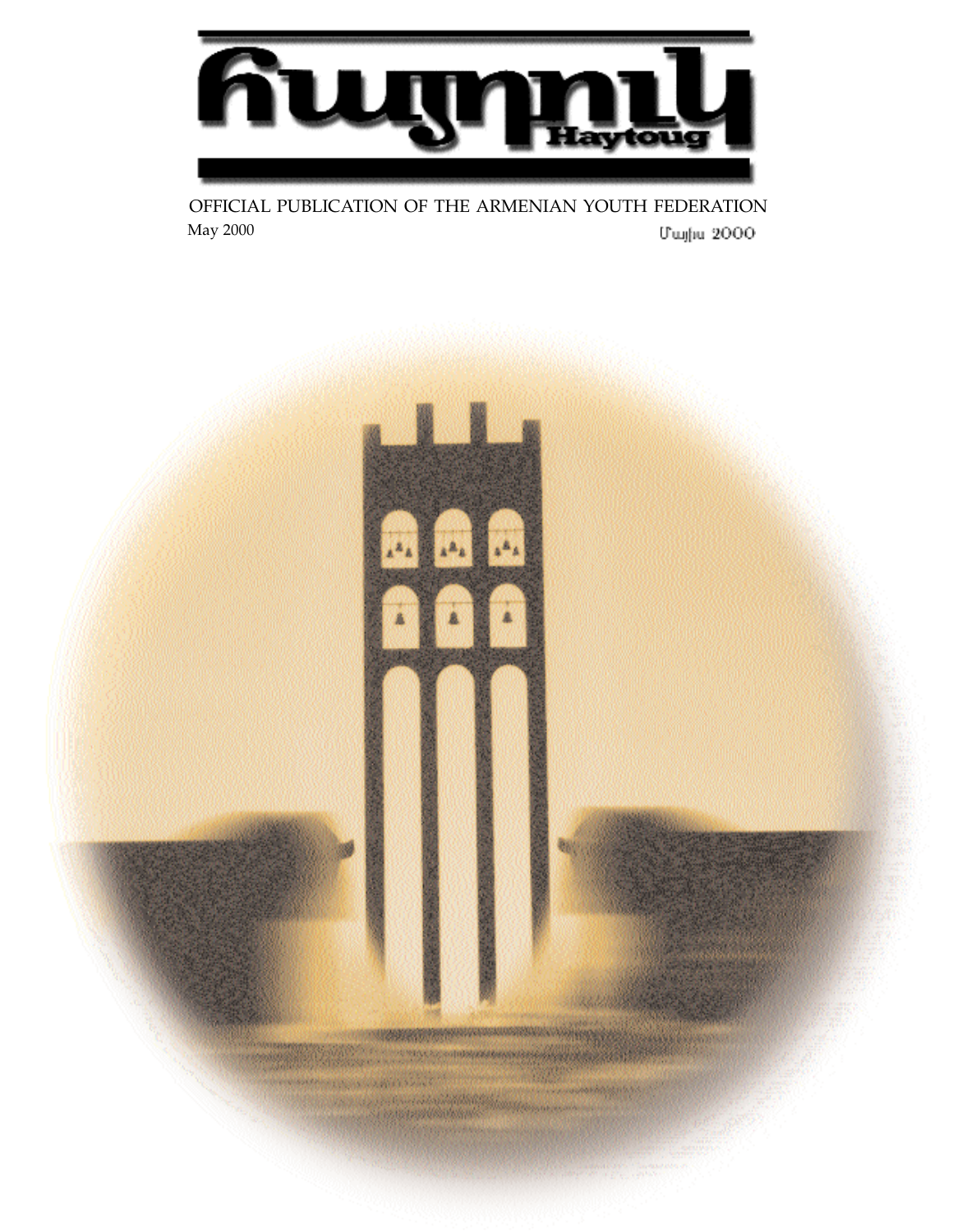### **Table of Contents**

| Fight for Independence                              |
|-----------------------------------------------------|
| Armenian "Diaspora(s)" as the root of assimilation: |
| Biographies of Great Men                            |
|                                                     |
|                                                     |
|                                                     |
|                                                     |

# **Subscribe to Haytoug's Electronic edition.**

**Just send your email address to Haytoug2000@aol.com.**



**Hampig Sassounian C88440** CA State Prison-LAC D-5-232 44750 60th Street West Lancaster, CA 93536

## հայրուկ

The Official Publication of the ARMENIAN YOUTH FEDERATION ARF Youth Organization of Western America

For all Armenian Youth residing in Western America who strive for the national, social and economic liberation of the Armenian people.

### **HAYTOUG**

104 North Belmont Street, Suite 306 Glendale, California 91206 Haytoug2000@aol.com

### **Editorial Staff**

Maria Hovsepian Tanya Gulesserian Houry Kizirian Silva Tovmassian Hrag Yedalian Alex Sardar Ari Boyajian



Submissions for publication in Haytoug may be sent to the address shown on the left or e-mailed toHaytoug2000@aol.com.

Haytoug is distributed free of charge within the community. Financial contribution may be made to the same address.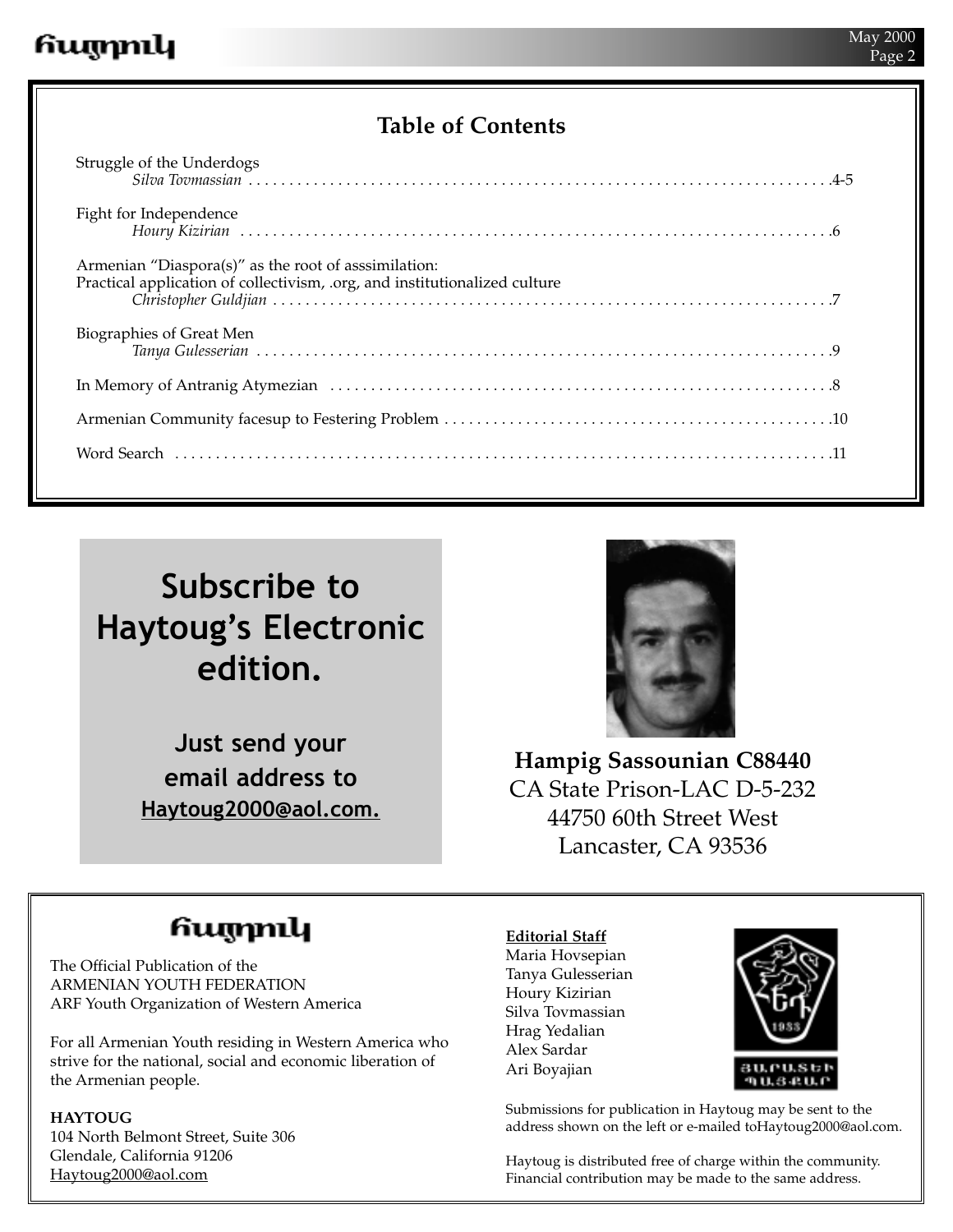## ԽՄԲԱԳՐԱԿԱՆ

Վայոց պատմութեան էջերը լեցուն են պարտութիւններով, հայածանքներով, ջարդերով, դաւաՀանութիւներով, ինչպէս նաեւ րոնապետութխններու շղթաները քանդելու միտող ազատագրական շարժումներոեւ խոյանքներով։

1918 թուականը հարիլուանակներու ացատացրկումէ ետք, այն փայլուն էջն է մեր պատմութեան մէջ, երբ մի քանի նուիրեալ անձերու, Արամներու, Դրօներու, եւ Ռուբէներու շուրջ մեր ժողովուրդը համախմբուեցաւ, իրենց յանձնեց իր նախանայինատա եք դնոոնիկանի դիստադնաձ րրայով իսկական յաղթանակ արձանագրեց պատերազմի դաշտին վրայ։ Այլեա չկային «բարոյական» յադթականի մենկաբանութիւնները այլ իրապաշտ եւ փառապանծ յաղթանակի ղ*օ*դանջներ։

Այս նուաձումը, սակայն, դժբախտաբար ունեցա կարձ կեսնք, տակայն անկախութեան եւ ացատութեան լդացքն ու րմբռնումը շարունակեց ապրիլ յաջորդող սերունդներուն մէջ։ Արդարեւ, երբ Խորհրդային Հայաստանն ու անոր կամակատար սփիսչքահայ քաղաքական ուժերը իրե՛սց թարոգչակա՛ս մեքե՛սա՛սերով կը պայքարիի՛ս վերը լիշուած արժէքներուն դէմ եւ նոյնիսկ կը յանդգնկին յայտարարել, որ Kայ ժողովուրդի բարգաւաձումը պայմանաւորուած է Վայաստանի Խորհրդային Միութեան մաս կազմելով, կամ երբ ԳրողՆերու Մխթեան քարտուղարները կը յայտարարէին հրապարակաւ, որ Եռագոյնը թանգարանային արժէթ է, եւ կամ վերջապէս երբ Խորհրդային Վայաստանի Կոմունիստական կուսակցութեան «իմաստուն» դեկավարները կը յայտարարէին թէ Դաչնակցութիւնը «Kայ Ժողովուրդի Միակ Թշմանին է», սփիսչքեան իրականութեան մէջ անկախութեան միակ ջատագովը կը մնար հայ Յեղավողնական Դաշտակցութիմսը, իր ուղեկից կազմակերպութիւններով եւ համակիր զանգուածով։

Այսօր, երբ գոյութիւն ունի Ազատ եւ Անկախ Հայատանի հանրապետութիմն, երբ պատմութիմն իր րնթացքով ապացուցած Լ

թէ թաղաքական ո՞ր ուղղութիմնն է որ իրառացի էր, երբ Եռագոյնի եւ անկախութեան դէմ յորջորջող անձերն ու հաւաքականութիւնները այսօր մեկուսի կինորոնի իրենց թաղաքական թէզի մտանկութիմսը, մենք իբրեւ Դաշնակցական երիտասարդական միատոր համարձակ եւ խրոխտ կերպով կու գա՛սք յայտարարելու, որ, մեր քաղաքական ռացմավարութիւնն ու մարտավարութիւն յաղթանակած եւ անգամ մը եւս մենք մեր ազգին եւ համակիրներուն առջեւ Հակատաբաց եւ առանց խղՀի խայթի կանգնելու բարոյական իրառոնքը ունեցող սակաւաթիւ ուժերէն մէկն ենք։

ՎերոյիչեալԷս մեկնելով, այսօր մե՛սք առաւել եւս պարտք կը զգանք, իբրեւ քաղաքականացած երիտասարդութիւն ըլլալու զգաստ եւ ներգործոն։ Սփիտքի թէ հայաստանի տարածքին, Դաշնակցական երիտասարդութեան հրամայականը պիտք է ըրայ մեր բոլոր կարողականութիմզը եւ ուժը յարել եւ տրամադրել մեր նորանկախ հայրենիքի պետականութեան հիմքերու գօրացման եւ ամրակայման։ Իբրեւ մարդկային եւ ընկերային արդարութեան հասատացող հասաքականութիւն, մեր ուշադրութեա՛ս կիզակեոր պիտի ըրալ աշխուժօրէ՛ս նպաստել մեր անկախ հայրենիքին մէջ ապահովելու մեր ժողովուրդին համար ազատ որ հաւասար պայմաններ, ուր գոյութիւն պիտի չունենան ընկերային անարդարութիւնը, գործագրկութիւնը, կացակերութիմմս ու վացխառութիմսը, ուր վերստին րստ արժանույն պիտի գնահատուին մարդկային բարոյական արժէքները, վերջ տարվ ընկերային եւ տնտեսական անհանդուրժելի պայմաններու արդիմսք հանդիսացող բարոյական սայթաքումներուն եւ ազգային արժէքներու րնկրկումին։

Ասոր հառատացած ե՛ս Դաշնակցակա՛ս երիտասարդ սերունդները Գարեգին Նժդեհի օրերու՛ս, ասոր կը շարու՛սակե՛սք հառատալ մե՛սք այսօր, միշտ հառատալով որ Միացեալ, Անկախ եւ Ազատ Հայաստանին հասնելու մեր երթը գերծ պիտի ըլրայ խարխափումներ եւ տատանումներէ։

# **Chronology of Events: 1918-1921**

**By: Houry Kizirian** 

Գէորգ 2 աւուշ • Գալլէ • Սիփանցի Գրիգոր • Սէյտօ Պողոս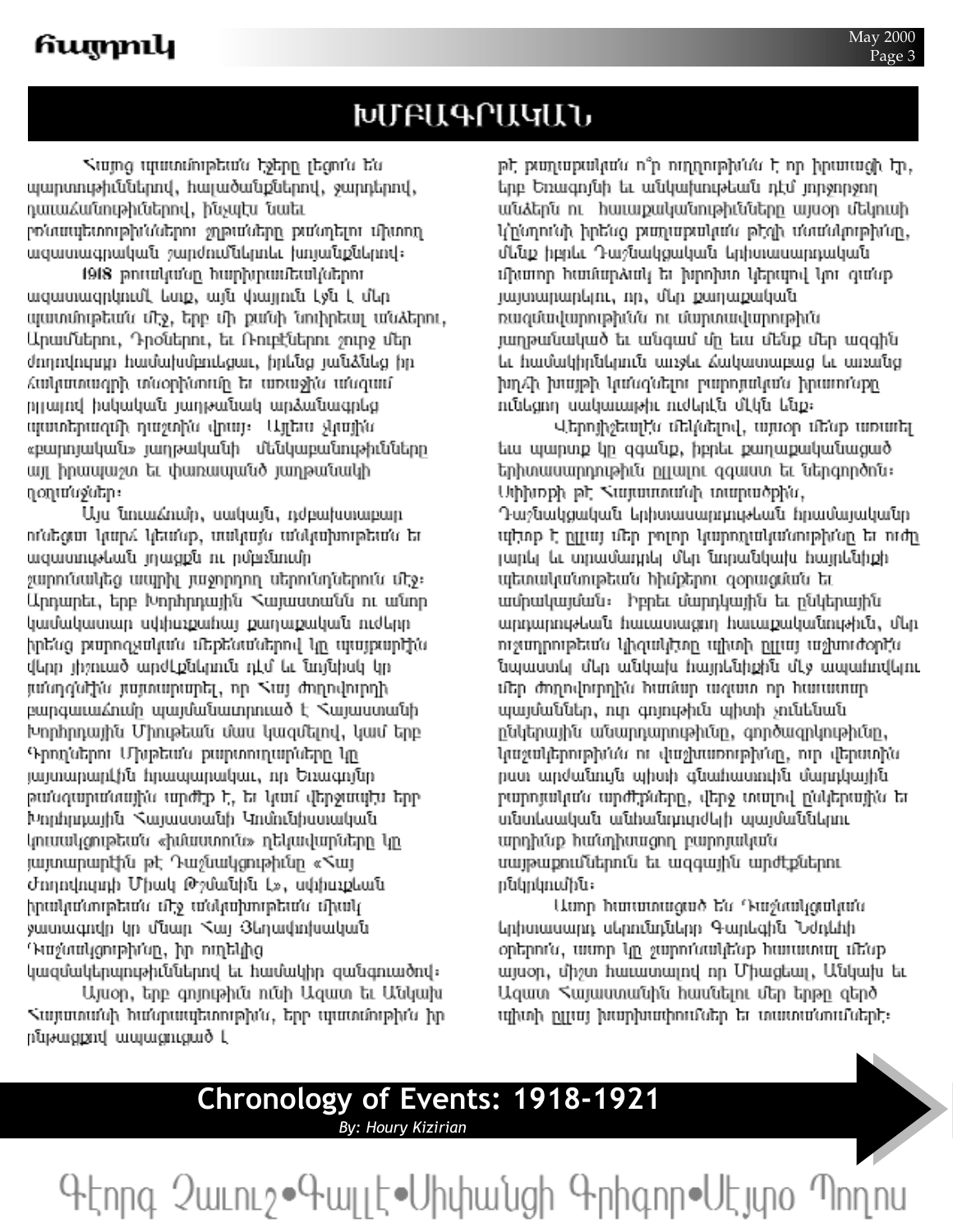# STRUGGLE **OF THE rdogs France Mexico** *By: Silva Tovmassian Staffwriter\**

The French Revolution was brought upon by various social, political, and economic conditions. These conditions included dissatisfaction among social classes, interest in new government, and financial problems.

For hundreds of years, a legal division among the social groups existed in France. The population consisted of three groups called estates. The first estate was made up of members of the clergy, second were the nobles, and third were the peasants and the working class. The third estate was forced to pay almost all of the country's tax revenue and as a result, they resented the advantages of the other two estates.

The new ideas in government challenged the country's absolute monarchy. Under the current system, the king had absolute power with a few checks made by the parliament, which itself consisted of people from the first estate.

The financial crisis developed because of the high costs of war and the retardation of the agricultural and industrial technology. By 1788, the government was almost bankrupt. To overcome this predicament, the parliament suggested for Louis XVI to raise taxes. To do so, the king had to call a meeting of the Estates-General which consisted of representatives of all three estates.

The meeting began on May 5, 1789 in Versailles with the third estate insisting that all the estates merge and create a national assembly and also for the General-Estate to write a constitution. The king and the first two estates did not agree with the proposal brought forth.

*See France, page 8*

Following the "discovery" of the New World, the Spaniards began to occupy the West Indies. Ships were sent to the west to explore the land and search for treasure. In 1519, an expedition was made with 650 Spaniards under the rule of Hernan Cortes. Having the advantage of their horses and machinery, the Spaniards defeated the Indians. Montezuma II, emperor of the Aztec, gifts to Cortes, who was thought to be a god, and was asked to leave. But Cortes refused, and joined with Indians who despised the Aztecs, he went to Tenochtitlan. In 1520, the Aztecs revolted and many Spaniards were killed. The few that were saved by the Indians, returned months later with a larger Spanish force. As a result of the battles, sickness, and starvation, the Aztecs were weakened and forced to surrender. Spanish rule began after the fighting ended. The Aztecs were allowed to speak their own language and be governed by their own officials but were expected to work for the Spaniards when help was needed, pay taxes, and convert to Roman Catholicism. In the 1540s, when silver was discovered, the Indians were forced to work in the mines. They were very poor but accepted their way of life. In the late 1700s, King Charles III, wanted to rearrange the government giving more power to himself and also raise taxes. In 1807, French forces occupied Spain which gave the opportunity for Creoles (Europeans born in the New World) to take hold of the colony's government. One of these men was a priest named Miguel Hidalgo y Costilla. He called all the Indians together and made his famous speech known as the Grito de Dolores in which he called for the rebellion for Mexicans to govern Mexico.

*See Mexico page 8*

**February 6 -** The Armenian troops stay even after the Russian is gone. They took over Yerzngan, Drabizon, Kharpert, and Garin and worked their way towards Russian Armenia.

**March 3 -** The Germans and the Soviet Union finally signed the treaty of Brest-Litovsk freeing Gars, Ardahan and Batoum regions to the Turks.

**March 12** - Gars is released to the Turks by means of Chekhengel's orders, which angered the Armenians.

> **March 23** - Sarenghamish was taken over by the Turks.

### **February 1918**

### **March 1918**

Զալյադ•Չաթօ•Աբրօ•Խնուսցի Աւագ•Աղբիւր Սերոբ•Շէկօ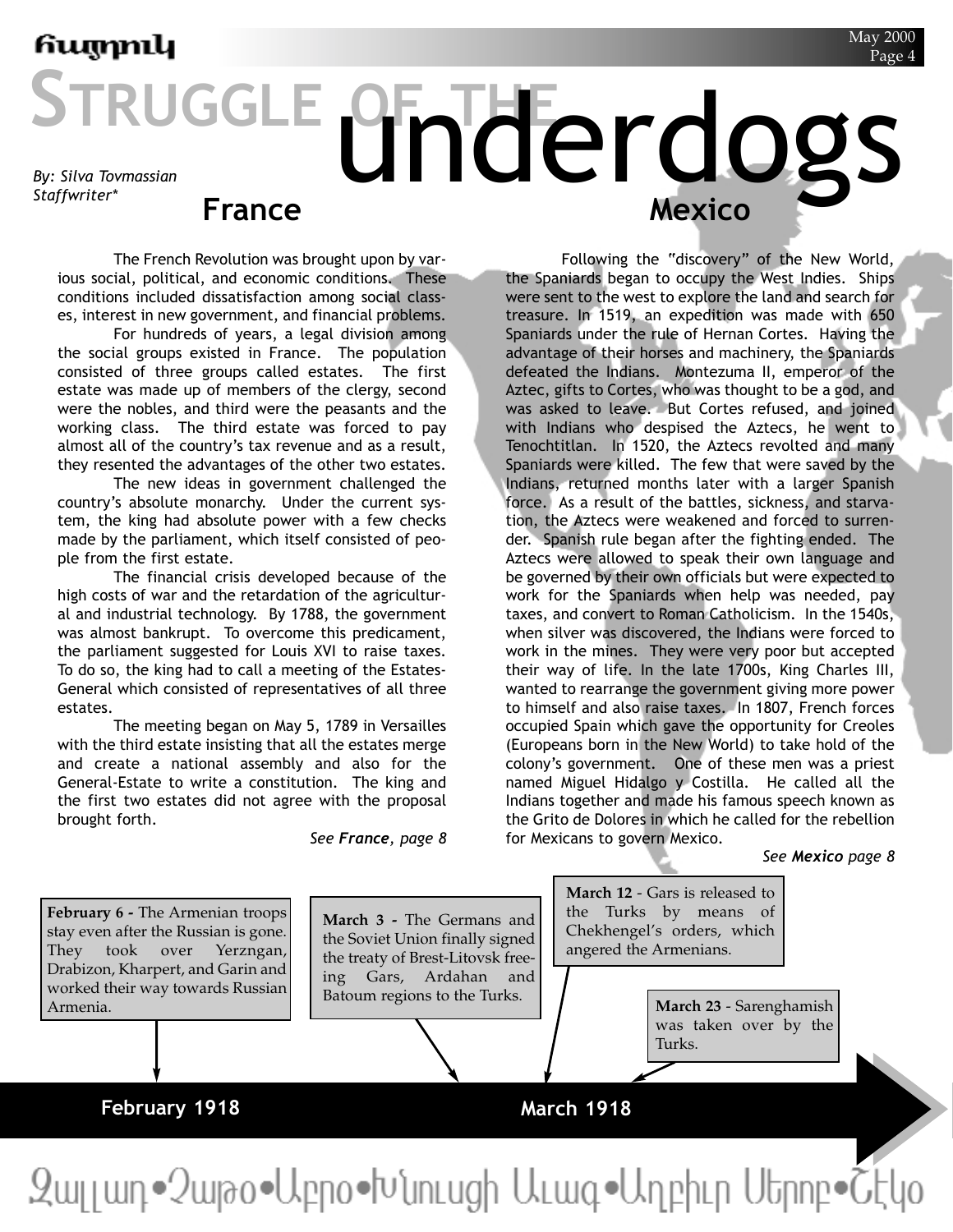### **JUST AS ARMENIA HAS FOUGHT MANY WARS, OTHER COUNTRIES HAVE HAD THEIR SHARE OF STRUGGLES AS WELL. HERE ARE A FEW EXAMPLE FROM AROUND THE WORLD OF UNDERDOGS WHO SUCCEEDED IN THEIR FIGHT FOR INDEPENDENCE.**

### **Algeria**

During the period of Napoleon's downfall, the French monarchy was in crisis and the dey (Turkish governors of Algiers from 1710- 1830) was weak politically, economically, and militarily. In order for the monarchy to overcome its crisis and also gain domestic popularity, France blockaded Algiers for three years. Then in 1830, French troops landed west of Algiers, defeated the Turkish and Hussein Dey fled into exile. The French troops raped, looted, desecrated mosques, and destroyed cemeteries. This marked the beginning of French rule. The period between 1830 and 1940 was disastrous for Algerians having lost 8.75 million acres of land to the colonialists. In 1830, approximately 3 million people lived in Algeria, but with the introduction of modern sanitation, hygiene, and medicine, the population inflated to 8.5 million by 1956. This growth caused unemployment which forced many Algerians to move to France in search for jobs. Those living in France received French education and the ones left behind were also taught French as well, with Arabic only being taught as a second language. As a result, they faced an identity crisis. Although Algerians began a national movement before World War I, it was not revolutionary. In 1954, the FLN guerrillas launched attacks in various parts of Algeria against military and police posts, communication facilities, and public utilities. While FLN faced sophisticated French machinery, it still remained a threat. After eight years of guerrilla warfare in which one million Algerians died, the country finally gained its independence.

### **Amir Abd al-Qadir**

An Algerian religious and military leader who is considered not only a great national hero for resisting French colonial rule, but also the founder of the Algerian state. The Algerian colors were adopted from Abd al-Qadir's green and white standard, becoming the national flag of independent Algeria.

## **Tibet**

Tibet fell under the control of China in the early 1700s. It remained under Chinese rule until 1911 when citizens drove out the Chinese troops. But, China continued to claim Tibet as Chinese land. In 1949, communism gained control of China and a year later, Chinese forces moved into Tibet. In 1951, representatives of Tibet signed an agreement with China surrendering its independence but having the freedom of religion and becoming a self governing region. But, in 1956 China began tightening its control. They took over radio stations, newspapers, banks, and food shops. They took over majority of the jobs as local government administration. Facing discrimination, Tibetans began to riot against the Chinese government in the 1950s and 60s. By the 1980s, Chinese government became more liberal. They began to reopen religious shrines and monasteries. Farmers could again choose what to plant and who to sell them to.

### **Dalai Lama**

His title means "teacher whose wisdom is great as the ocean." Dalai Lama received the Nobel Peace Prize for his work to end the Chinese rule in a nonviolent manner.

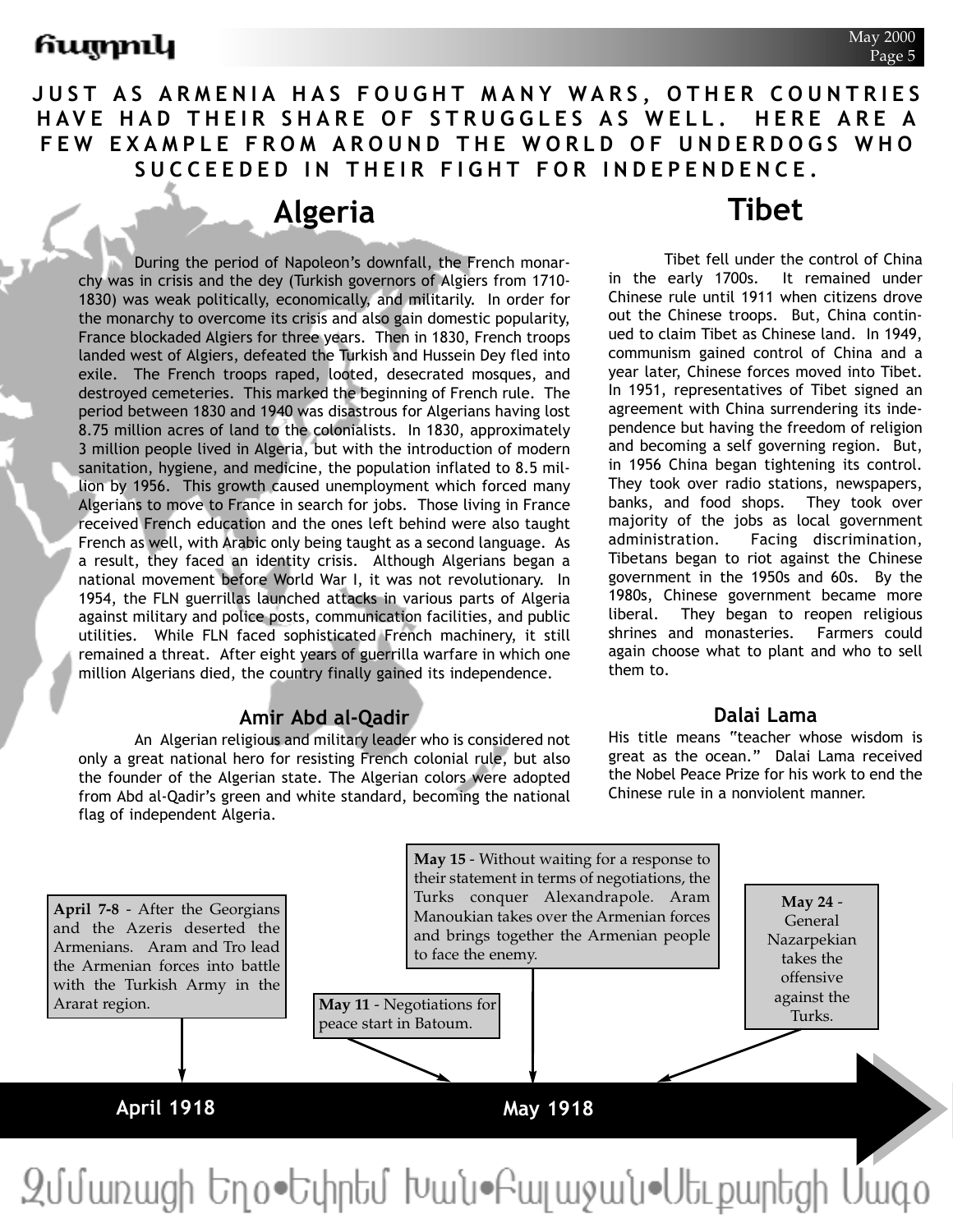# **FIGHT FOR Independence**

*By: Houry Kizirian*

etween 1915 and 1917, Russia effectively took possession of the entire Armenian part of the Ottman Emipre. Then in October 1917, the Bolshevik victory in Russia ended the country's involvement in World War I and Russian troops left the Caucasus. The Russian government fell into the hands of the communists who took control and let go of some non-Russian territories of the Russian Empire. As a result, the Armenian army was abandoned and unprotected. They first joined the Transcaucasian federation with Azerbaijian and Georgia. However, both soon proved to be unreliable partners. The Turks began their largest offensive against the Armenians, attacking Alexandropol and Chinkil, hoping to create a larger state by taking territory in western Armenia. The Armenian forces, lacking proper equipment and food supplies, were driven back. To make matters worse, the Turkish and Kurdish forces combined and began attacking at various points. Several days later, the entire Ararat Valley was swarming with enemy troops. Taking the situation into his own hands, General Nazarabekian commanded the Armenian army and terminated the Turkish Invasion. B

**May 24-26** - The bloody battles of Sardarabad and Gharakilisa. The Armenian forces give an effective blow on the enemies. The Armenians were fighting fate-determining battles. Turkey suffered major loses on all the fronts.

During the battle, known as the Battle of Sardarabad, the Turks attempted to wipe out the Armenians by using a three-pronged attack. Four Turkish divisions of the first and second corps fanned out from Alexandrapol in the direction of Karakilissa to the east, Bash Abaran to the south east, and Sardarabad to the south. Astonished, the Armenians stopped running, for there was no escape. All of the routes were closed. As the battle entered its final phase, the Armenians were ready "to die with their weapons in hand."

On May 24, General Nazarabekian ordered a counterattack from Karakilissa. In a hand -tohand combat, the Turkish forced Nazarabekians's army out of Karakilissa. Meanwhile, along the other routes, Daniel Bek Piroumian commanded General Silikian's Saradarabad group, with a force of 10,000. They evolved an attack against the 36,000 well trained and fully equipped Turkish troops. On another front three hours away, Tro, leading Bash Abaran, regrouped his troops. General Silikian then issued an order to Piroumian and Tro to attack. A bloody battle followed. For the following four days thousands from both sides were killed and wounded.

In struggle for their existence, the Armenians struck simultaneously at Sardarabad, Karakilissa, and Bash Abaran until the independence of Armenia was proclaimed.

May 2000 Page 6

The Armenians were certain that Alexandropol would be recovered. On that same day, General Silikian received a startling order from Commander Narzarabekian, stating that peace negotiations were being made. Now that the Turks were running, circumstances had changed and the voices of disapproval and anger rose through out the land. Military leaders and Aram Manougian, took these appeals and ignored the order and continued to fight towards Alexandropol. General Silikian's strategy and the courage of the Armenians had succeeded.

On May 28, the Armenian National Council drafted a declaration of Armenian independence and sent its representatives to Batum to sign a separate truce with Turkey. Armenia, with great honor, rose the red, blue, and orange tricolor high and proudly above the city of Yerevan, establishing the new, Independent Republic of Armenia. Thus, May 28, 1918 marked a proud milestone for us, Independence Day, the "Fourth of July"- for Armenians.

**May 23-28** - Strikes on the Turkish forces were continued by the Armenian forces. The historic battles of Pash Abaran take place. Under the leadership of Aram; Generals Nazarpekian, Siligian, Aligian, Araradian, Tro, Ghorganian and others give a conclusive blow to the enemy. These victories open new doors for the Armenians.

The Armenian National Council declares Armenia's independence. **May 28 becomes the birthday of the Republic of Armenia.**

**May 1918**

# **May 28, 1918**

Կառնինու Մկրտիչ• հրայր Դժոխք• Սեպուհ• Ախպէր• Վազգէն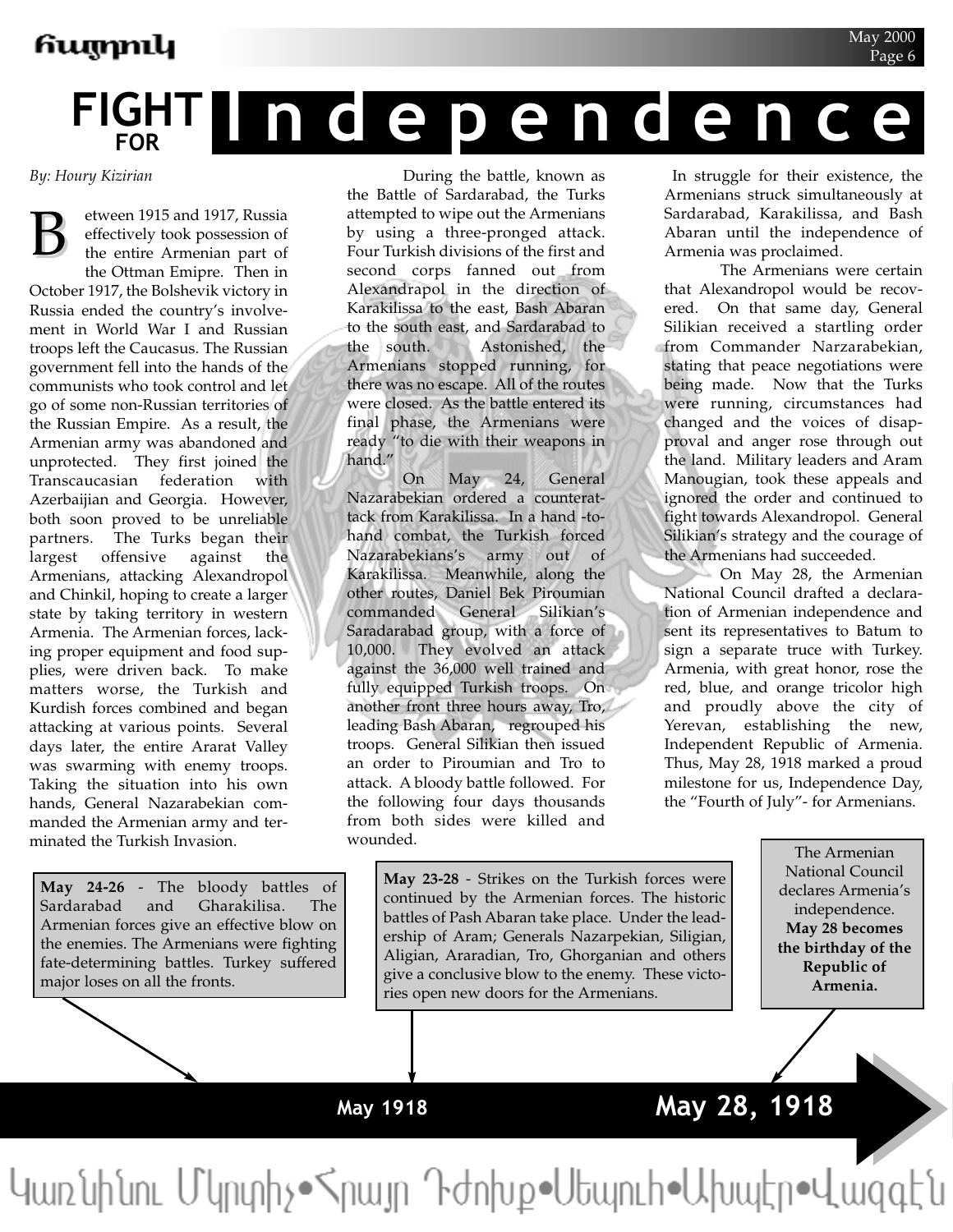### **ARMENIAN "DIASPORA(S)" AS THE ROOT OF ASSIMILATION:**

**Practical application of collectivism, .org, and institutionalized culture**

Neo-libel thought has destabilized the foundation of the Armenian nation, promoting individualist self-interest over that of more urgent "goals". Yes, goals! The survival of culture and the Armenian Diaspora is found within a uniform outlook that incorporates all talents, ideas, and curiosity in terms of one nation struggling to exist. The threat of exclusion and assimilation can slowly occur through "hip-hop, rock, and .com" which encourages the time factor.

It is rather difficult to resist commenting on an article published in this organ during its latest release. The contradictions in the article typify the practical effects of individualism and capitalism on the Armenian youth seeking an identity, that's right, a single nationalistic identity to grasp while searching for passion and inclusion. The author's intent is in good faith considering his attempt of utilizing new means to assist a valid cause. The problem is that in the pursuit of "hip-hop, rock, and .com" the Armenian youth has left its identity and culture in the dust. The analytical (or practical) approach to inclusion must consistently involve reminding the youth of their national duty.

### *By: Christopher Guldjian*

In reaching a modern understanding of how the youth encompasses their national origin, the writer of the article has promoted individualism over collective power. This is a problem. The commentary identifies the tentacles of a commercial market as a factor in preserving a cause, however, it turns around and promotes ".com" as a means of reaching the youth. I would prefer ".org" to call upon a youth already influenced by corporations embedded in individualist fervor. The defining notion might be individualism in America especially with the expansion of globalization, but in advancing a purpose, one can not let lose the social and economic ills that forced assimilation. Addressing a nation that was once assembled on a homeland as several "unique" and "independent" diasporas counters the very cause and survival noted in the article.

The article discusses the "intellectual and developmental revolution within each Armenian community" but offers individualism as a means of achieving this. That's a difficult notion to grasp. An Armenian community can only prosper by utilizing its own interests in furthering processes already established by a

history of genocide, politics, armed struggle, diplomacy, and survival. Keep the ideological processes but change the means (e.g. interests, ideas, methods) because society is evolving. Our culture is a solid foundation of traditions that do not need deconstructing. Rather these traditions can be advanced with such mediums as the internet, youth gatherings, debates, political lobbing, postcards, sports, literature, etc. Writers that offer serious changes do not consider the unfortunate and inevitable consequences of assimilating into a diaspora.

It is a very fine line between individualism as a method of attracting Armenian youth and total assimilation. An intended future is based on goals. Our goal is preserving a national identity in the diaspora so we need (1) ideological guidance; (2) new methods in enforcing that ideology; (3) inclusion through collective attachment. Individualism denounces a cause that promotes nationalism, economic equality, survival, and determination. Only through collective efforts can a national attack and resist commercial society which forces assimilation. As a result, the new method should be ".org" as opposed to ".com!"



<u>Պուլկարացի Պետօ•Մարտիկ•Լորթօ•Խանասորայ Վարդան</u>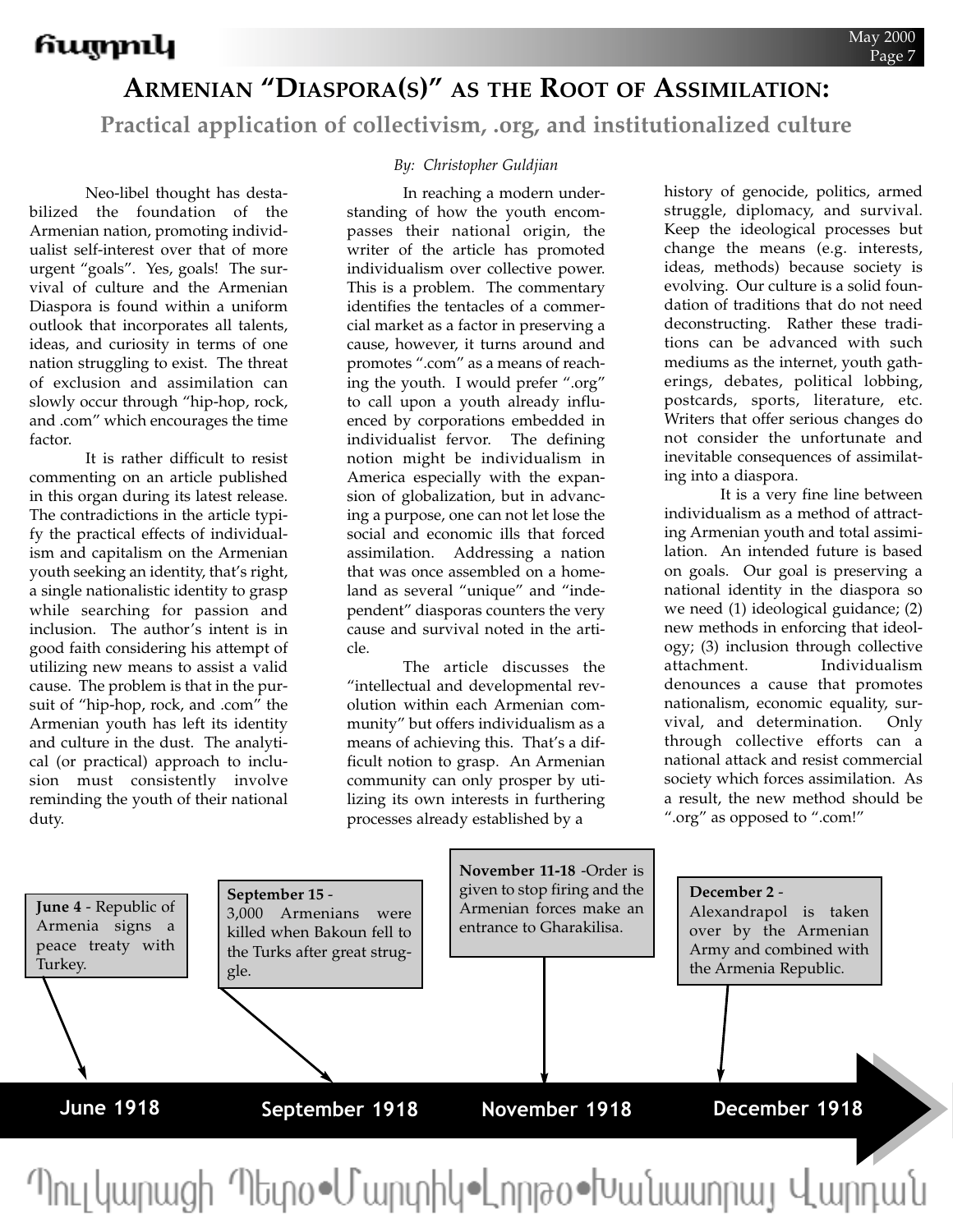### *Mexico, cont'd from page 4*

After his execution, his work was continued by another priest by the name of Jose Morelos y Pavon who was later executed himself. By 1816, Spain regained its throne and the rebellion was halted. Four years later, the Creoles found another opportunity for revolution. Augustin de Hurbide, who was commander of the Spanish army, joined forces with Vincente Guerrero (the last of the Creole rebels) and by the end of 1821, Mexico became independent.

### **Miguel Hidalgo y Costilla**

He gave the famous speech of the Grito de Dolores which means, the "Cry of Dolores" encouraging Mexicans to regain control of their lands. To this day, when Mexicans celebrate independence on September 16th, they ring church bells to remember his famous speech.

> **December 31** - The Armenian-Georgian war

### *France, cont'd from page 4*

A month later, the representatives of the third estate declared themselves the National Assembly of France and had a meeting and came to the conclusion to not break up until a constitution was written. The king later agreed for the three estates to merge but began plans by gathering troops to break up the Assembly. Meanwhile, the French population took action. They prepared to fight the king's army. At the same time, there was massive peasant uprising against the nobles. These events saved the National Assembly from being disbanded. In August of that year, the Assembly adopted the Decree of August 4 and The Declaration of the Rights of the Man and of the Citizen which gave equal rights to all citizens.

These events led to the French Revolution which passed through four stages. As the war continued, it became more radical. In 1752, the king was removed from his throne which ended the constitutional monarchy. Three years later, the democratic constitution was adopted and the body working under this new constitution was called the Directory. The Directory faced many problems which led a number of political leaders to plot to overthrow the government. With the help of Napoleon Bonaparte, they were able to conquer the government in 1799 and end the revolution.

### **Jean-Jacques Rousseau**

Jean-Jacques Rousseau, a writer who suggested that "the right to govern came from the people." His beliefs raised new ideas about freedom.

## **In Loving Memory of Anto Atyemizian**

Anto Atyemizian was known by all in the Armenian and American community. He was an all around type of guy, who was very much devoted to his Armenian heritage. Anto was a member of the Homenetmen Pasadena Azadamard chapter since the age of five, and a recent AYF member of the Pasadena Junior Nigol-Touman chapter. Looking into the Pasadena chapter, you would see a young boy group up into a devoted Boy Scout leader, an aggressive basketball player (division B), and a green belt in karate. In 1998 Anto attended Homenetmen's Jamboree which was held in Armenia.

Anto had many goals and dreams set for his self. His hopes and ambitions were high. When he was challenged with a difficult task, instead of giving up on that task, he would challenge himself even more not just to complete that

*See Anto, page 11*



Խմբապետ Միքօ∙Զինուոր Արշակ•Ժենիա•Արմէն Գարօ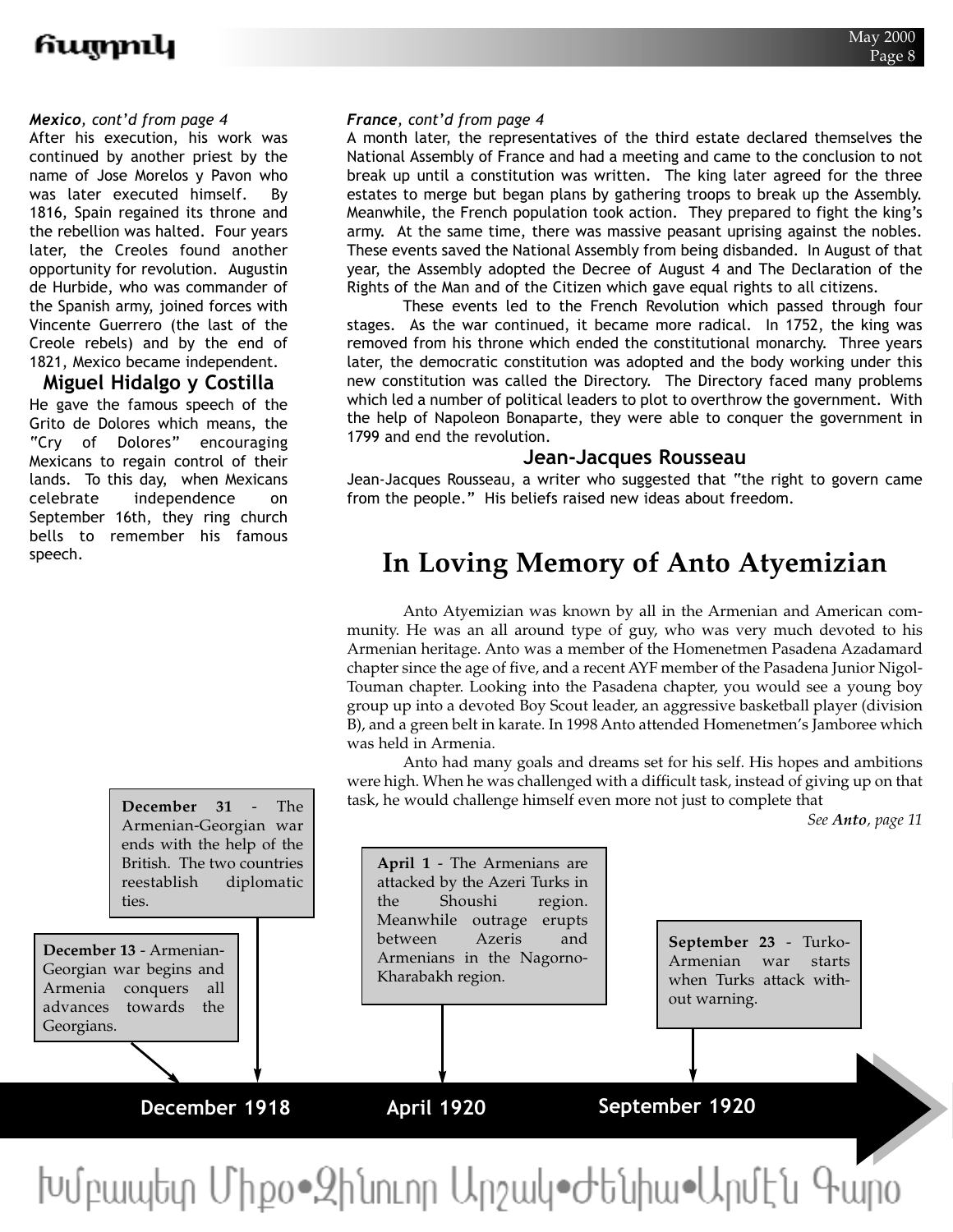

### **Sarkis Hovanessian A.K.A Aram Manougian**  (1879-1919)

Born in 1879 in the small village of Zeyvah, in the city of Ghapan. He was educated in both Shoushi and completed his learning in Yerevan. Aram Manougian joins the Armenian Revolutionary Federation at a very young age. He becomes the revolutionary organizer of the group while in Van, and later is jailed during his stay in the city. After attaining freedom, Manougian moves several times until 1915. During that year he is the backbone to the uprisings in Van. As a product of his effort, he is given the position of governor of the independent city of Vasbouragan.

As the population of Van immigrated out of the city due to the genocide, Manougian also relocated to Tiblisi, and busies himself with work for the Armenian Revolutionary Federation. A great achievement of Aram Manougian becomes his return Armenia as a representative of the organization. It is there that he is given the honor of being the first Interior Minister of a newly independent Armenia, after being one of the masterminds behind its independence.

*By: Tanya Gulesserian Staffwriter*



### **Tro- Trasdamad Ganayan**  (1883-1956)

Born in Ekteer, Tro was the ultimate military leader for the Armenian Revolutionary Federation, especially during the battle for independence in 1918. He receives military training in Yerevan.

His list of assassinations of Turkish leaders is endless. This group includes Nagasheetseh ( Bakou's city official), Kalantseh ( Soormalouh's county official), and General Alikhanov- this last assassination done in bright daylight. He has had a major role in winning the decisive war of Pash Abaran in 1918.

Tro is named the Minister of Defense of the first independent republic of Armenia. After Armenia loses its independence in 1920 to the Communist rule, Tro leaves to move from several different cities to finally settle in the United States.

*Information from The Armenian Revolutionary Federation's Album- Atlas-1992*

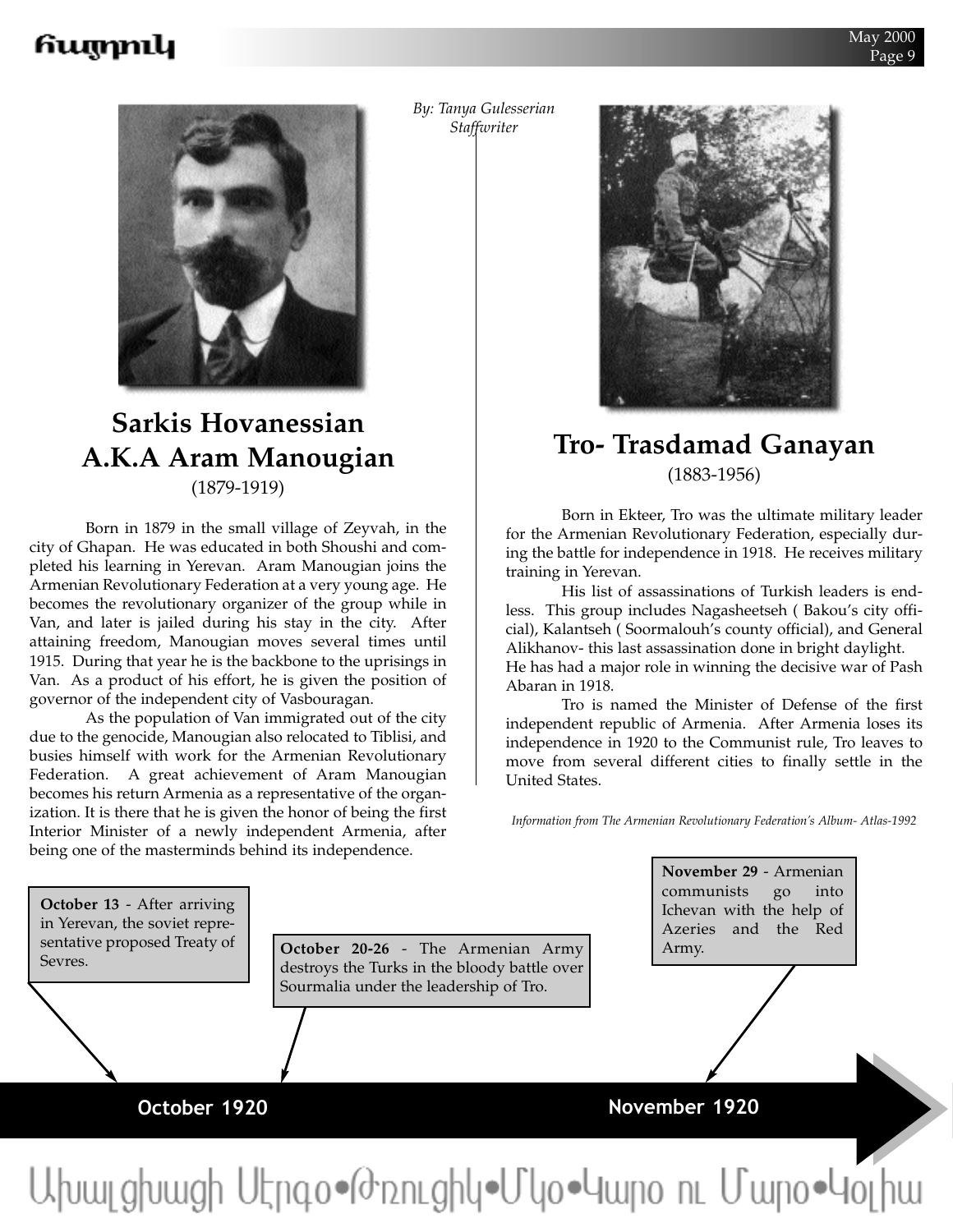# **ARMENIAN COMMUNITY FACES UP TO FESTERING PROBLEM**

*By: Alex Sardar Staffwriter*

he Armenian-American community of Southern California, particularly Glendale, were forced, once again to reexamine community-wide issues in light of a violent incident at Glendale's Hoover High School in early May. Allegedly, three Armenian American gang members were involved in the fatal stabbing of a Latino student, in front of the high school. Some days later, an Armenian student was injured during a driveby shooting, which is suspected to have been retaliatory in nature. T

Considering that the nature of these crimes and the manner in which they were committed have sent shock waves through the Armenian American community, parents and community leaders have begun speaking out about the issue of youth violence and out-of-control youth behavior as a result of these incidents.

Youth violence and lessons on gangs seem to be of remedial nature when one considers the context and area in which the Armenian American community finds itself in Southern California. And the irony lies therein, exactly.

The time has not only come, but it has passed, for the Armenian American community to begin dealing with these very serious social ills.In fact, the imperative is to create community-wide dialogue and an

action plan, which efficiently and crit ically approaches the festering and ever-burgeoning problem of youth violence.

The Armenian National Committee-Glendale Chapter took the first significant step some days following the tragedy at Hoover High School and led the congregation of numerous Armenian community, educational, youth and other organizations at St. Mary's Armenian Church, where community leaders and representatives were able to voice their individual frustrations and opinions with the situation. The assembly, which was one of the first of its

kind, was of great importance, because it provided an opportunity for the gathered leaders to lay open issues, which are not necessarily part of the communal rhetoric. The outcome of that meeting was the creation of a community agenda and general directions, in which any activity on youth violence issues should take.

Now that the first step has been taken by the ANC-Glendale Chapter and those organizations which have pledged their interest and time to this matter, the call to action must be taken from one church to another, from one family member to another, and from one home to another. Any communitywide effort to fight youth violence will only be successful if the Armenian-American community as a whole, regardless of background and country or origin, comes together and makes a faithful effort to eradicate the problem.

No group plays as essential of a role in this process, as do Armenian-American youth. It is this generation's future at stake, and if today's youth does not rise and make a statement about it, there will soon be no future left for a whole generation of Armenians growing up in the Diaspora. Stopping youth violence and educating communities and families on preventive measure will make the difference in how not only the Southern California community embraces this new millennium, but how the Armenian nation as a whole will continue to fight for justice and peace.

The time is now and the challenge has been made. It is now the Armenian youth and the Armenian-American community which needs to step up and begin fighting for its existence.

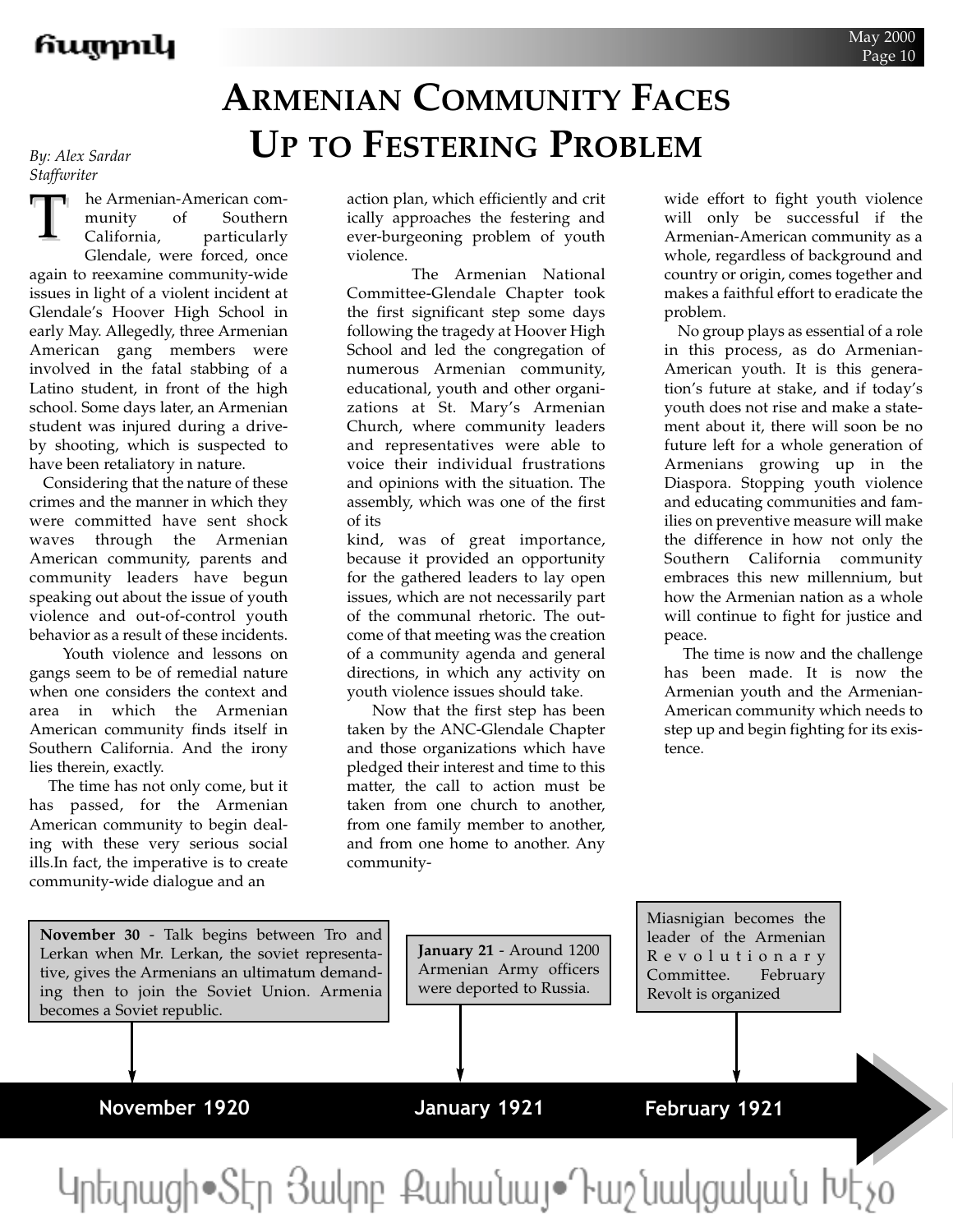Below is a word search game that has May 28 Independence day as its central theme. After circling the letter of each listed word, write down the uncircled letters on a piece of paper. If you have the answer and submit the correct response by June 15, then you will win a gift from "Haytoug". Please submit the correct response either by mailing or emailing the "Haytoug" staff to the addresses on the inside cover. Be sure to include your name and address for shipping purposes.

*Anto, cont'd from page 8* task, but to complete it and be proud of the way he approached it and concluded it.

Unfortunately when we go to the next Homenetmen tournament or scouting event or the AYF camp and the AYF Olympics we wont see Anto there. But his presence in spirit will definitely be there. That is what will motivate us to try our best and to face the difficult tasks that we are challenged with. Not to turn from them, but to remember our dear friend Anto, and make him proud of us, just as the way he made us proud of him. Anto had touched and enlightened many people's lives, and he will never be forgotten. Rest in Peace... December 1983- February 2000.

> **May 16** - The Moscow Treaty is signed which gave Gars and Ardahan to Turkey and Nakhichevan to Azerbeijan.

> > **May 1921**

ENDL E S S E LGGURTS LWEYROTC I VT I MEN MHSARDARABADOAA AWT I AWARK L TCRR Z GG I OGDERLUOAAMA EHNNSNUGREGSNYR MAYOUTHDNAL SGTB ARMENRANHORS E S E EADEFOOSOV I ETRG RKFREEAYRYNUOC I D I NDEPENDENCE I A L L ARAMMANOUG I AN S I L I K I ANNTAHETR I SCARFOROLOC I RT **EEEYADEFIGHTOR**  $\Box$  A.R.F.  $\Box$  Aram Manougian  $\Box$  Armen  $\Box$  Army **D** Blue □ Country  $\Box$  Destiny □ Dream  $\square$  Endless  $\Box$  Fedayee  $\Box$  Fight  $\Box$  Flag  $\square$  Free  $\Box$  Gharakilise  $\Box$  Guns □ Horses  $\Box$  Image □ Independence  $\Box$  Land  $\Box$  Life  $\Box$  May  $\Box$  Nazarbegian □ Orange □ Pash Abaran  $\Box$  Red  $\square$  Sardarabad  $\Box$  Sign  $\Box$  Silikian  $\Box$  Soviet  $\Box$  Struggle  $\Box$  Time □ Tricolor  $\Box$  Tro  $\Box$  Turk  $\Box$  Victory  $\Box$  War  $\neg$  Win □ Youth **October 13** - The Gars Treaty was signed by Soviet Armenia and

Սաֆօ•Քրիստափոր Միքայէլեան•Մռաւ•Օննիկ Նեւրուզ

**October 1921**

Turkey.